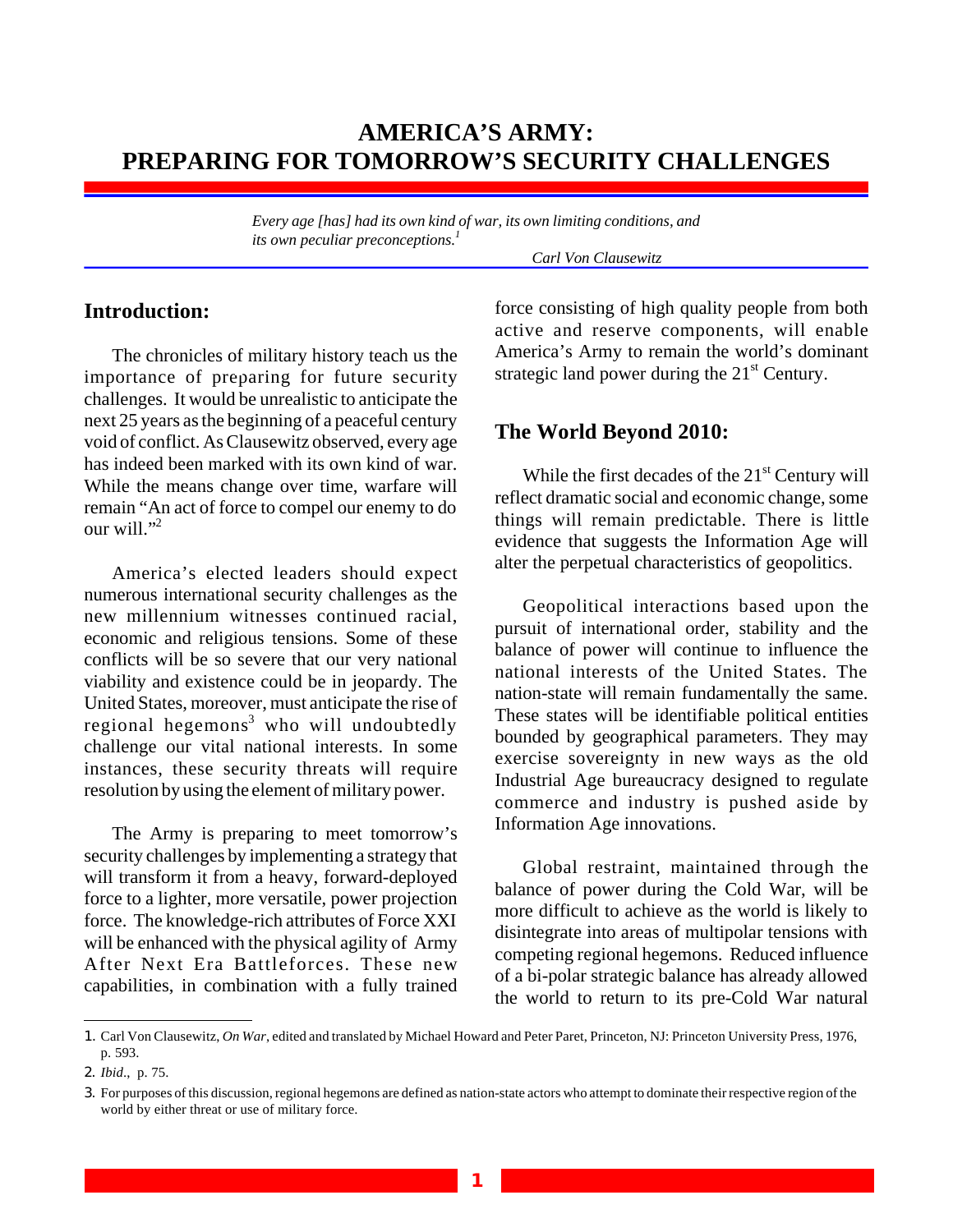

condition. Competing states will seek to gain dominance over their neighbors. Conflicts will abound as some nations redress historic grievances and others open old wounds that have been festering for hundreds of years. The proliferation of information, while increasing knowledge and understanding among nations, also galvanizes ethnic groups and contributes to cultural friction within troubled regions. Some states may disintegrate into smaller, ethnically based units. This fragmentation will cause both interstate and intrastate conflict.

What is different today is the fact that, thanks to the growing interdependence of world markets and the expansion of information, even the most local source of friction may spark sympathetic heat in distant places. The thousand year conflict in the Balkans has become more than a localized squabble between conflicting ethnic and religious groups. What goes on there affects relations among the West, Russia and the Muslim countries of the Middle East. The lingering territorial dispute and nuclear arms race on the Indian subcontinent, the conflicting interests over the Spratly Islands among China and other Southeast Asian nations, and the continuing issue of the relationship between Taiwan and China point to other likely areas of regional strife and disharmony.

Future conflicts will most likely occur along the same geopolitical and cultural fault lines that have separated civilizations for millennia. These historic lines extend across northern and southern Europe, converge in the Balkans, and traverse through the Middle East; continuing beyond Eurasia, turning south toward the Pacific Rim, down the Malay Peninsula and into the Indonesian Archipelago. As in the past, these geopolitical fault lines will continue to witness ethnic, religious, economic, and political confrontation. <sup>4</sup>

As the competition for resources and regional dominance intensifies, hegemons will likely develop where the intersection of sociopolitical zones collide. Since these regional fault lines contain abundant natural resources, particularly petroleum, these economic attributes will continue to capture the interest of the United States and other advanced countries. Between now and 2025, it is reasonable to assume that if an aspiring regional hegemon emerges to threaten either our interests or the interests of our friends and allies, conflict will likely occur.

Future militaries throughout the world will continue to reflect the societies they defend. Just as the Agricultural Age and Industrial Age affected how armies fought, information technologies will have a dramatic impact upon the character of military organizations and force structure. The



<sup>4.</sup> For greater detail see Samuel P. Huntington, "The Clash of Civilizations," *Foreign Affairs*, Summer 1993, p. 25.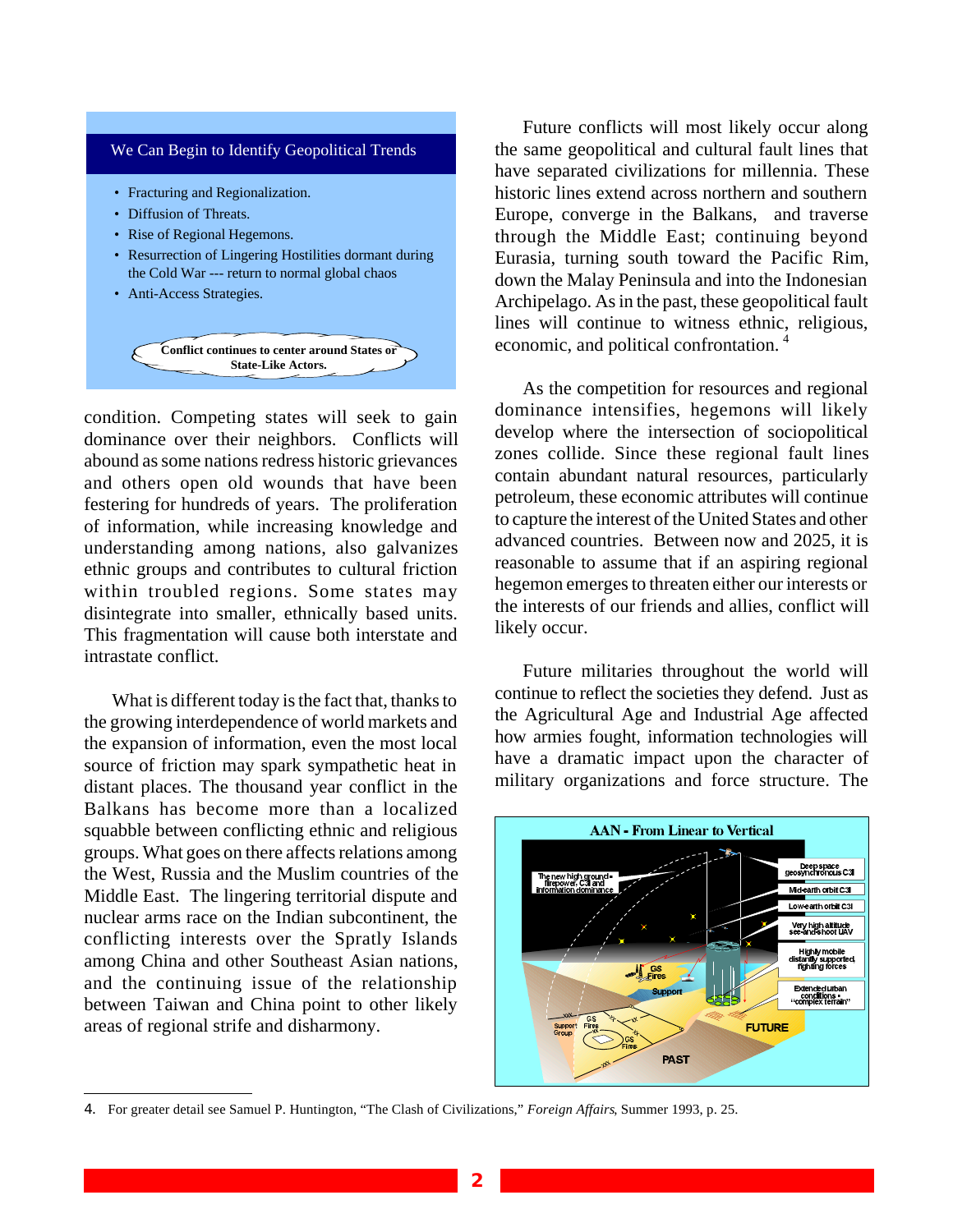# **GEOPOLITICS of 2025**



power of the microchip already makes it possible to know much more about the location of both enemy and friendly forces. This enhanced situational awareness requires us to begin thinking in terms of a surface-to-space continuum that will transform the traditional battlefield of the past into a future "battle-space" that will be more vertical than linear.

This enhanced knowledge will mean American forces will strategically deploy with greater speed to the theater of operations and then act with greater speed throughout the operational and tactical battle-space. Digitization not only improves the ability to communicate, it fundamentally alters the relationship between fire and maneuver. With the capacity to attack an enemy's center of gravity with great precision, our forces will maneuver with

greater dispersion and protection to overwhelm the opponent's ability to resist.

Just as societies and states will reflect various stages of economic development and modernization, global militaries will likely retain elements of older, industrial armed forces while selectively buying state-of-the-art technology. In all likelihood, the proliferation of weapons and technologies will continue, thus contributing to the potential destabilization within regions of interest to the United States. For example, warriors from failed states might equip themselves with outdated weapons yet have access to weapons of mass destruction and employ the latest technology to exploit our information systems.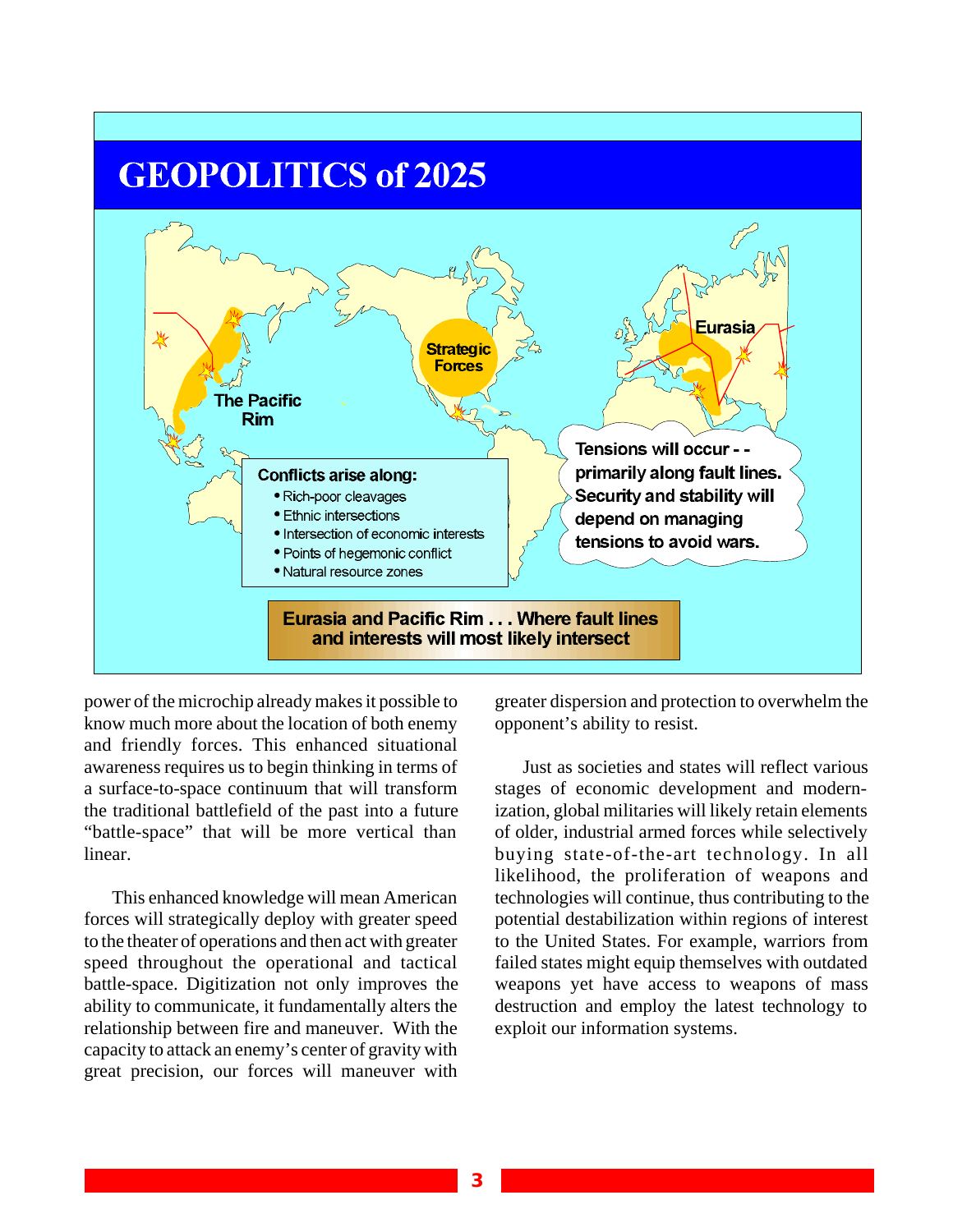## **America's Vital National Interests in the 21st Century:**

The United States has little choice but to remain globally engaged beyond 2010. America is expected to maintain one of the world's largest economies, and we can assume with some certainty that the United States will continue to actively promote democratic principles, free market economies and human rights.

For the American military, the Third Millennium began in August 1990 when GEN(R) Colin L. Powell, Chairman of the Joint Chiefs of Staff, shifted the United States from threat-based planning to capabilities-based planning. This approach reflected the changing strategic landscape resulting from the fall of the Berlin Wall and the end of the Cold War. For the last several years this methodology has been the basis for determining the required forces needed to secure America's national interests.

The President's National Security Strategy defines vital national interests as those of such importance that we, as a nation, will do whatever is necessary to defend them whenever our national survival is at risk. Vital interests include the physical security of our territory and the security of the territory of our formal allies. They also include the safety of American citizens at home and abroad. Part of insuring our security is maintaining access to trade and resources that are vital to our economic well-being. To defend these vital interests we are, and will remain, ready to use military force "unilaterally and decisively."<sup>5</sup>

Important but not vital national interests are those that affect our national well-being and the character of the world, but do not threaten our national survival. We may or may not use military

#### Probable Long-Term U.S. Strategy (to 2025)

- **Security Policy will center on:**
	- **Security of the United States.**
	- **Stability overseas in areas of vital national interest.**
- **Military Strategy will center on:**
	- **Defense of United States; land, sea, air and space.**
	- **Forward engagement (stationing) in vital regions.**
	- **Projectable Military Power.**
- **Engagement & Enlargement will continue worldwide across the full spectrum of operations.**

force to address these interests, depending on the costs and risks and how these measure against the interests at stake.<sup>6</sup> Many of the threats to our interests through 2010 and beyond will fall into this gray area of "important" but not "vital."

The third level of interests addresses humanitarian concerns. These interests stem from our historical idealism and our democratic values and heritage. As a nation we will continue to stand for what is good and right. If people need our help, we may act because our values demand that we do so. Often, we will try to avert humanitarian disasters through diplomacy or by cooperating with a wide range of international and nongovernmental organizations. In many cases, it will make more sense to take action early to alter a situation which, if left unattended, might grow into a disaster requiring a massive intervention, which might be costly in terms of both treasure and lives.<sup>7</sup>

Our national interests will remain focused on Europe, East and Southwest Asia.<sup>8</sup> These regions are strategically important to the United States because most of our vital interests extend from the continental United States to Europe, Asia and the Pacific Rim. The United States must be prepared to act wherever vital national interests intersect with

<sup>5.</sup> See *A National Security Strategy for a New Century*, Washington, DC: U.S. Government Printing Office, October 1998, p. 5.

<sup>6.</sup> *Ibid*.

<sup>7.</sup> *Ibid.,* p. 6.

<sup>8.</sup> *Ibid.,* p. 12.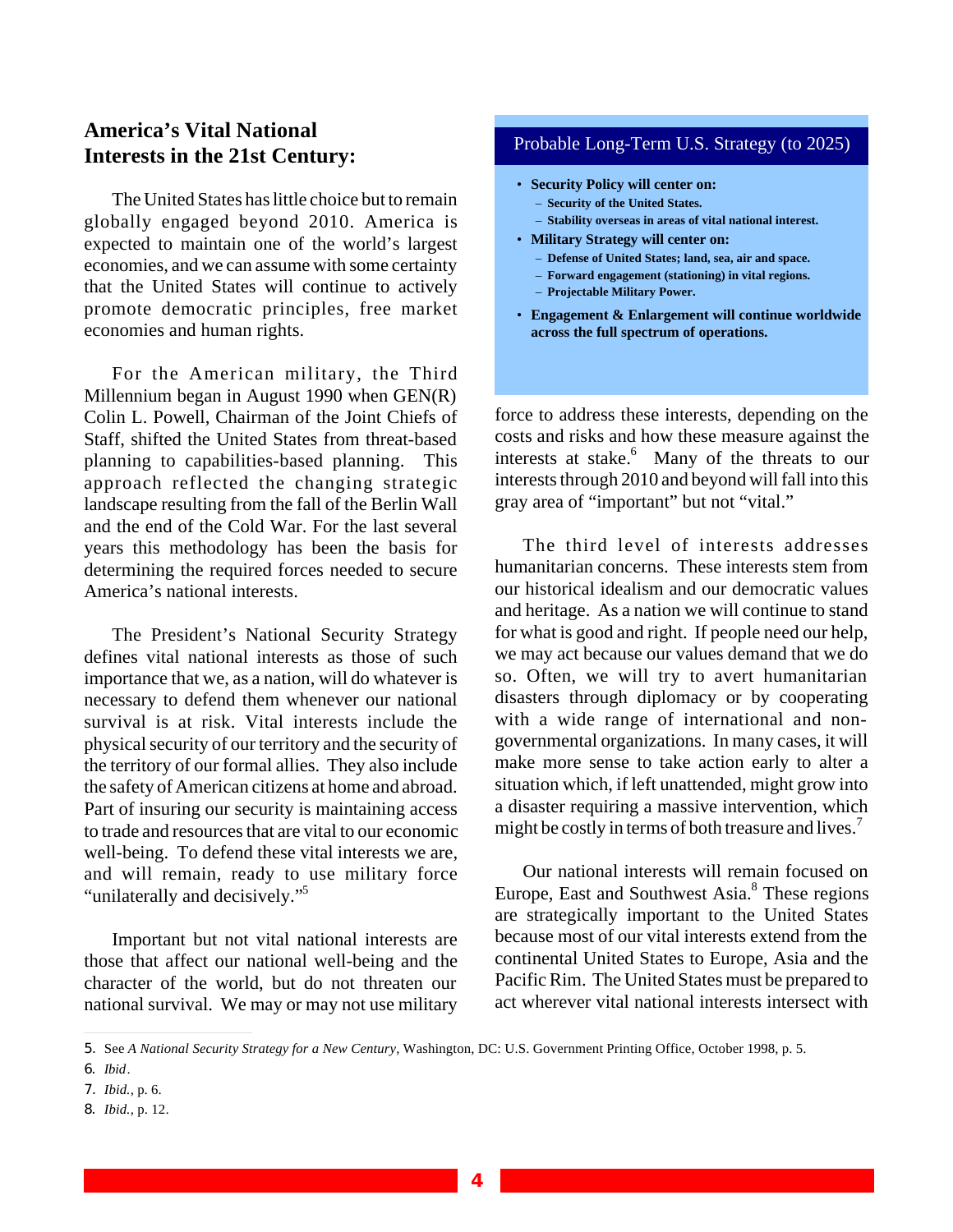regions of potential conflict. Latin America is certainly important to the United States, as stated in the Monroe Doctrine, and we are mindful of events in Africa. But, not every conflict will require U.S. military action. Military intervention, however, may be required if an outbreak of conflict within these regions jeopardizes our national interests.

## **Future Threats: Who Might Oppose the United States?**

We can postulate with some degree of certainty that a major military competitor is not likely to arise from modern democratic states. Although warfare among or between democracies is not impossible, because of mutual economic interests and the similarity between political and social culture, such a prospect is highly improbable.

It seems almost a certainty that current threats will continue from hostile subnational groups, criminal cartels, and transnational terrorists. While each group may possess the capacity to cause great mischief, they are not expected to pose a threat to our continued existence and viability as a nation. Various rogue states may possess the will, but their lack of means to do us harm will not allow them to be more than a temporary threat to any vital national interest.

Likewise, failed states are not likely to pose a significant threat. Although there may be plenty of people in these states who have very little regard for our nation or its values, the only way they can threaten us will be through criminal activity involving various forms of terrorism. Although this is an area of concern, the states themselves will simply lack the means to threaten our vital interests.

# More than 8 YEARS into the 21st CENTURY we see a RISING PATTERN of ASYMMETRY

- **Shedding Cold War Impedimenta**
- **Streamlining forces: Less weight, more mobility**
- •**Less corrupt, more ideologically tuned**
- •**From internal security to regional projection**
- •**More mature, professional, educated**
- •**Doctrinal focus on Operational Art. Deflect air/seapower to preserve "Armies in being"**
- •**Off-the-shelf information age technologies**
- **Just enough conventional weapons technology to keep low tech forces viable**
- •**Offensive strategy: Satisfy long simmering hegemonic ambitions**
- •**Defensive strategy: Primitive strategic forces to prevent interference from abroad.**

|          | <b>Army</b>        |           |    |                            | <b>Asymmetric Investments</b> |      |                |   |  |
|----------|--------------------|-----------|----|----------------------------|-------------------------------|------|----------------|---|--|
|          | India              | 980,000   |    |                            |                               |      | $\mathbb{P}$   |   |  |
| ÷<br>رها | <b>North Korea</b> | 1,000,000 | ÷. |                            |                               |      | 工              |   |  |
|          | <b>Pakistan</b>    | 520,000   |    |                            |                               |      | $\mathbf{r}$   |   |  |
|          | Iran               | 345,000   |    |                            | $\sim$                        |      | 霊              |   |  |
|          | Iraq               | 350,000   |    | <b>BOR</b>                 |                               | $-2$ | P              |   |  |
|          | Russia             | 670,000   | Æ  | <b>1964</b><br><b>Page</b> | . .                           | سمد  | $\mathbb{Z}^n$ | ≃ |  |
|          | China              | 2,200,000 | z  | ю                          |                               |      | ÷P             |   |  |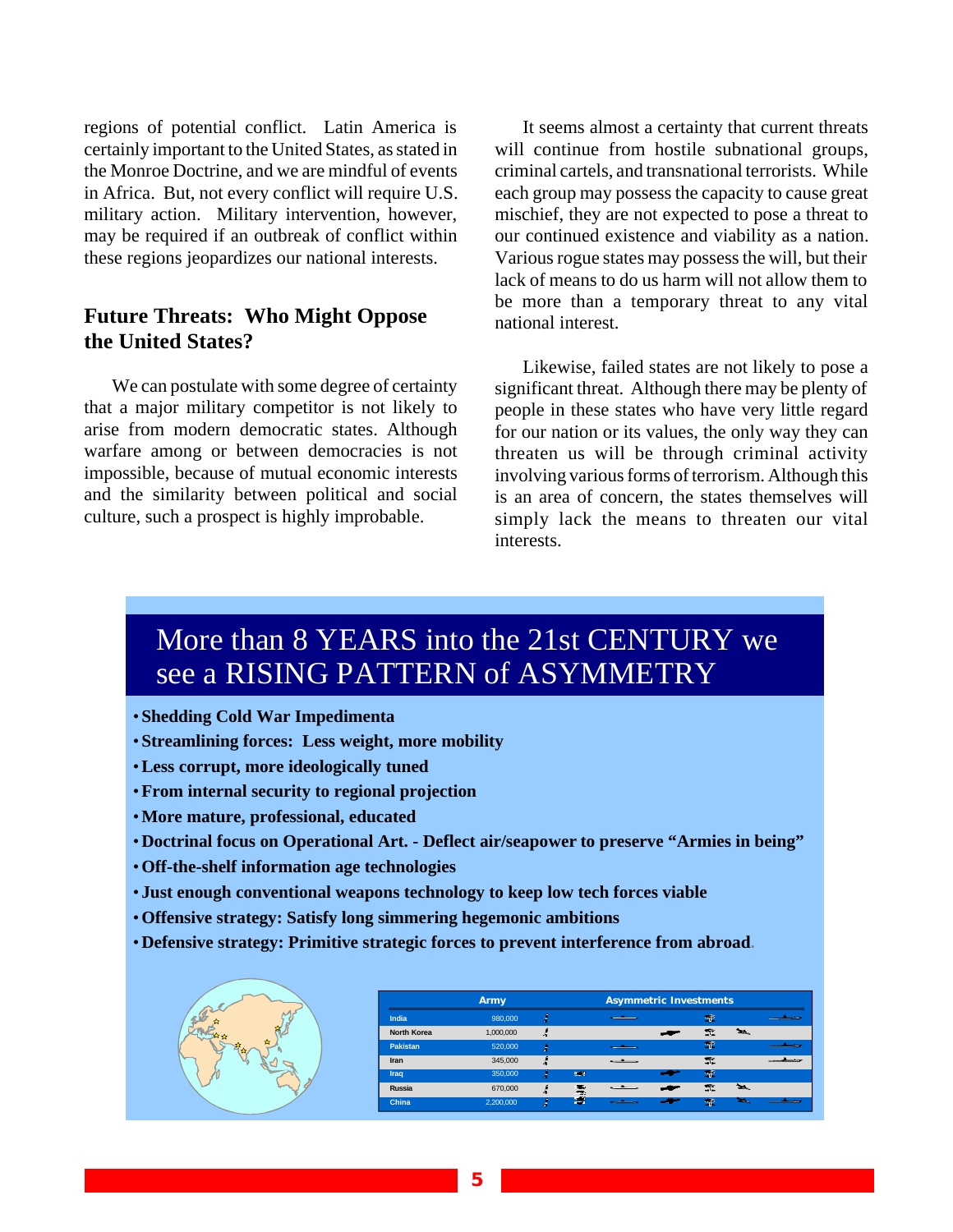The proliferation of weapons of mass destruction is a particular concern but this activity is not expected to threaten our national survival. It would be threatening to our homeland and overseas interests if any of these entities gain access to either chemical or biological weapons of mass destruction. However, delivery systems with limited range, along with the increasing sophistication of detection capabilities, constrain their viability as a weapons system. Moreover, there is no basis to assume that the current policy of deterrence will not continue to be effective as the United States has declared that the use of such weapons against our forces and homeland will incur a rapid and deadly retaliation.

#### **The Rise of a Major Competitor:**

A major competitor, however, with both the will and the means to oppose us, could become a significant threat to our vital national interests and possibly to our continued viability as a global power. While we do not predict the emergence of a peer competitor, one that could match the United States in all military categories, certain regional states have both the national will and the convincing military means to challenge and threaten the regional interests of the United States and our commitment to favorable world order. These countries would not try to match American air, land, and sea capabilities. Instead, as regional powers, their conventional center of gravity would be protected by a large army and reinforced by selective investments in key systems such as missile defense, or cheap but effective air and naval counter measures. These resources would feature just enough precision and lethality to deter outside incursions and achieve regional dominance.

The famous study of strategy and warfare, written by Sun Tzu, warned: "In battle one engages with the orthodox and gains victory through the unorthodox." 9 The most dangerous future

opponent will heed the lessons from the Gulf War and will subsequently design a strategy that avoids our strength and uses indirect means to erode our national will. This opponent will exploit perceived American weaknesses such as an over-reliance on technology, an aversion to casualties and collateral damage, a lack of commitment for sustained campaigns and sensitivity to world opinion. Willing to invest a disproportionate amount of resources into advanced weaponry, this potential adversary will not seek to defeat our military forces in the field. Rather, he would adopt a defensiveoffensive strategy that seeks to counter critical American advantages and deter, or, at the worst, attain an operational stalemate.



Without question, beyond 2010, America should expect the new century to bring a new kind of war that will threaten a number of vital national interests. The most serious threat will likely arise from a transitional state bent on becoming a regional hegemon. This potential enemy may feature a partially modernized military, specially tailored to counter American technology and enriched with just enough Information Age advancements to seize the initiative. Such an adversary will not try to defeat us, but will seek to deter our incursion into a regional crisis, or make our involvement so costly that we withdraw. These opponents will realize that a stalemate can be defined as a victory. These nations and actors with

<sup>9.</sup> Sun Tzu, *The Art of War*, translated by Ralph D. Sawyer, Boulder, Colorado: Westview Press, 1994, p. 187.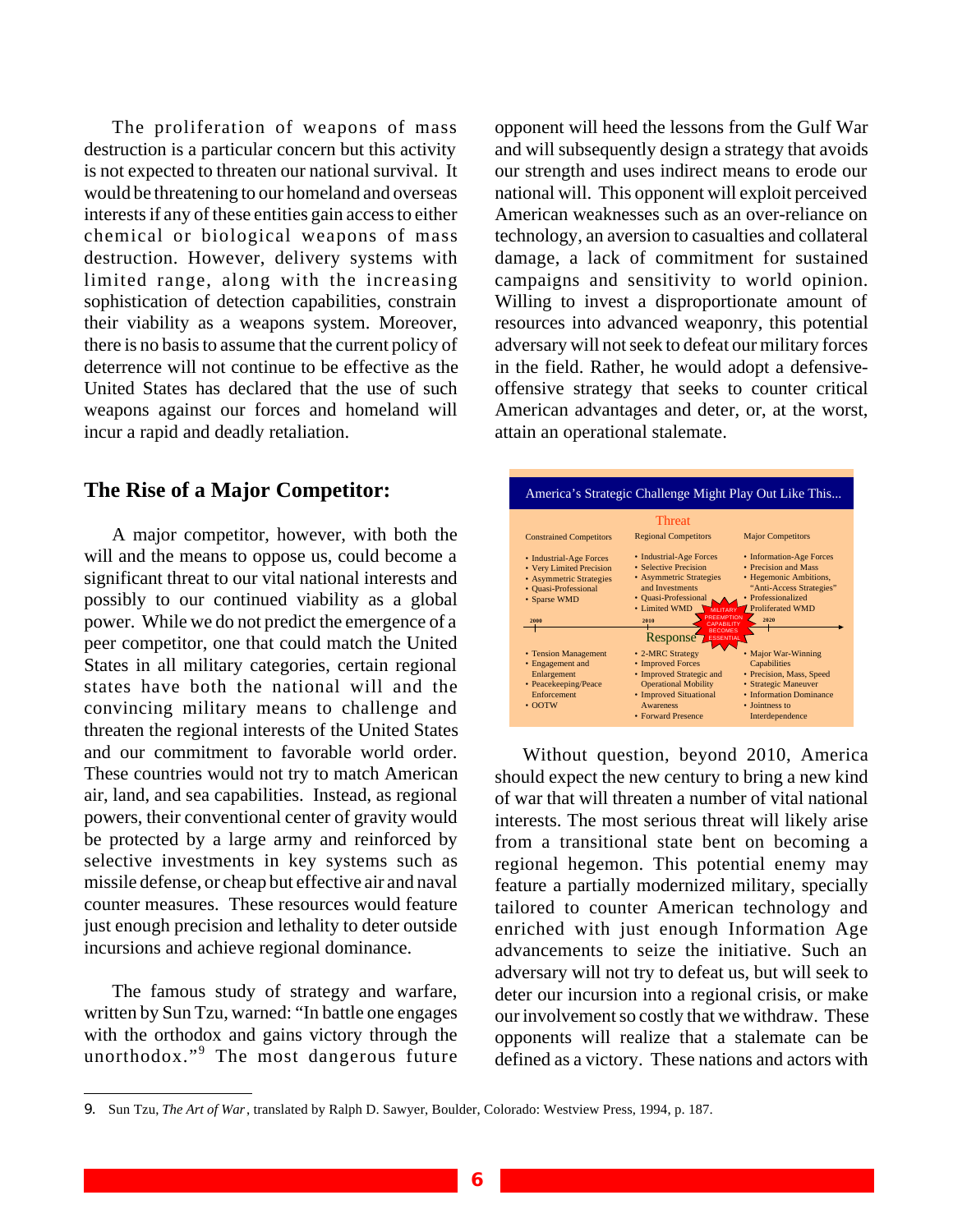

revolutionary impulses are going to be difficult to deter and defeat in the coming century.

#### **National Security Policy Beyond 2010:**

As the world leader of democratic principles, our security policy serves three objectives. First, it must provide for the physical security of the United States by making sure our military capability is strong enough to deter aggression and protect our national interests. Second, we seek stability in those areas of the world where American vital interests are at stake. Third, we will promote democracy abroad and bolster economic vitality along the cultural fault lines where American interests and potential instability converge. Only a long-term commitment of American power to those regions will foster the kind of stability that will ensure that U.S. vital interests are not threatened.

Our national military strategy must further reflect our commitment to deter aggression and preserve our way of life. As a global power, the United States must be unmatched in its ability to defend U.S. interests by air, land, sea and space. It is no longer useful to think of this nation as a "maritime" or "continental" power. Air and sea lines of communications are the interior lines of a world where our far-flung interests may be threatened.

The Army of the 21st Century will use those air and sea lines of communications to move where it must to secure our interests. In the Roman Empire, the Mediterranean Sea both facilitated commerce and allowed for the movement of troops. The Empire was sustained for nearly four centuries largely because Rome was master of both the sea and the land. The Army will never participate in operations that are completely independent of the other services. During the next century, the United States must continue to be a global maritime and aerospace power. Joint, Unified and Coalition action will be necessary to secure our worldwide interests and respond to future threats.

## **De vel op ing the Army's Long- Range** Vision:

America's Army will continue to be the only element of military power prepared to exercise direct, continuing, and comprehensive control over land, its resources and its people. During the next 25 years, the Army will exist to deter aggression and to fight and win the nation's wars. Other requirements will include providing options during small-scale contingencies and peace operations such as humanitarian and domestic assistance. Despite the infusion of technological systems, the Army of the future will be a total quality force seamlessly integrated with active and reserve components. More importantly, it will continue to rely on a strong value system that demonstrates an organizational commitment to take care of people.

As the long-range transition from Force XXI to Army After Next continues, great change will occur in the Army's physical, technological and cultural makeup. Beyond 2010, the Army must complete the metamorphosis from the rudimentary efforts initiated with Force XXI to the fully integrated force envisioned within the Army After Next. These changes will physically alter the institution's war-making sinews and will ensure the Army's viability well into the next century. While a future enemy may gain competencies that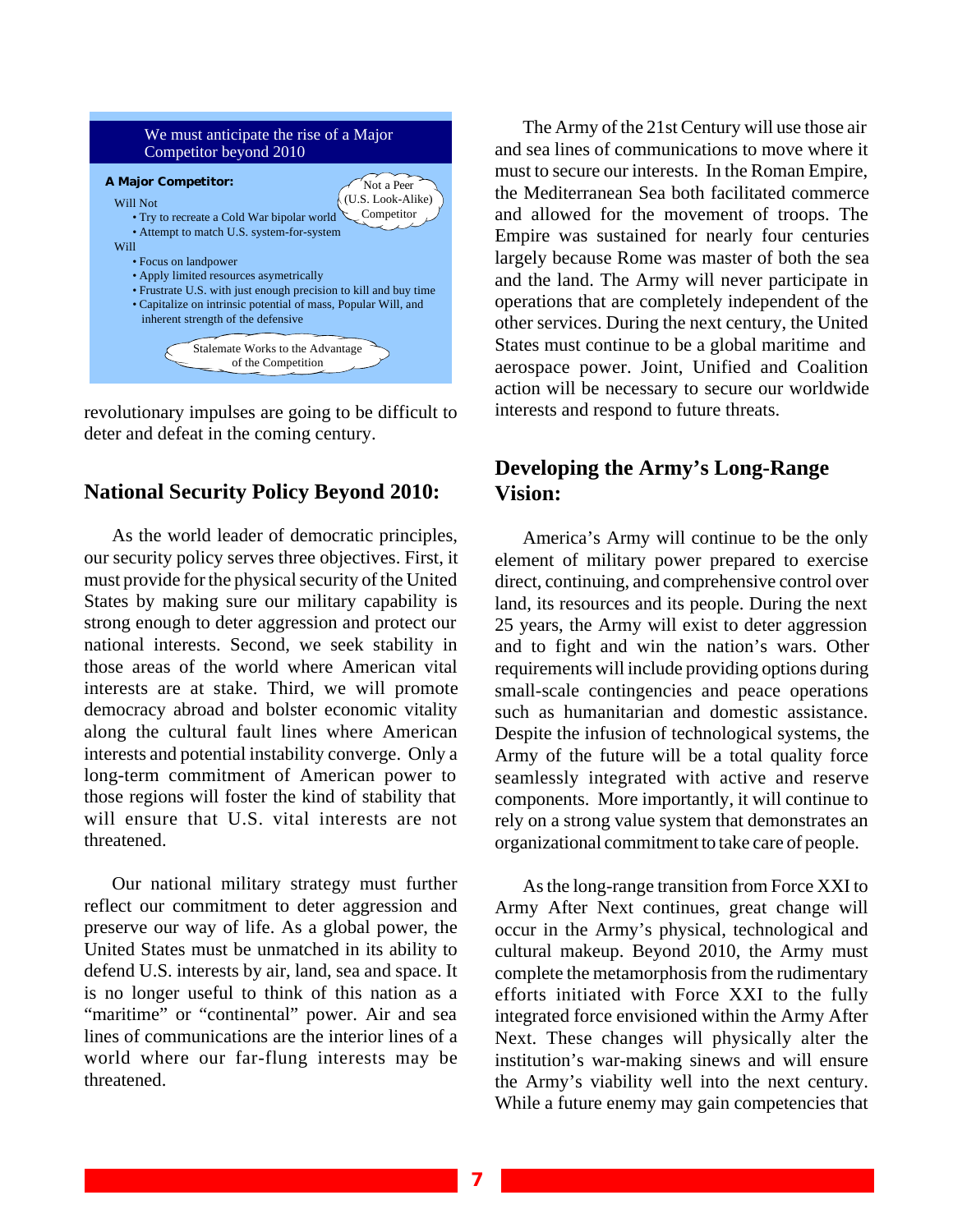would counter American technical advantages, we must retain a dominent ability to win quickly and decisively at low cost. Moreover, the Army must have the means to conduct battle rapidly and to end it while the paralytic effect of firepower is greatest.

To fulfill its role as the land component member of the joint team, the 21st Century Army must acquire a number of mental and physical capabilities that will ensure full-spectrum dominance. The Army must be sufficiently versatile to operate effectively across a wide range of missions as part of a joint force or multinational coalition that can win quickly and decisively. Combat elements will incorporate the effects of knowledge and speed to gain positional advantage while protecting the force within an environment of near total strategic, operational and tactical battle-space awareness. This force will be capable of moving rapidly to any point where conflict threatens our vital interests. The 21st Century Army will combine the effects of battle-space awareness and precision fires to derive the full potential of strategic speed and dominant maneuver. As these changes become fully integrated, the synergistic effects derived from these various capabilities will enable the Army to be the nations' force of decision on the 21st Century battlefield.

The objective must be to use all the capabilities of a balanced military force so that the final

Beyond 2010 Knowledge Dominance will no longer be enough. We must have….

#### **Speed -- to Exploit Knowledge:**

- •Forces must move to survive and succeed
- Linear Speed -- Strategic preemption
	- Angular Speed -- Anticipate, out think, gain positional advantage
- •Pulsed, continuous operations
- •Agile, high operational transition capability
- •Adaptive, full-spectrum force

outcome of any war will be decided before the first engagement. The way to do that is to collapse the enemy's will to resist. Strategic preclusion is a process that involves marshalling forces rapidly and moving them to points of conflict quickly.

In Operation Desert Storm we saw a glimpse of this. As soon as the decision was made to deploy American forces into the Persian Gulf in great numbers, the television news programs showed troops getting on airplanes, tanks on flatcars moving toward ports, aircraft taking off for bases in Saudi Arabia, and ships leaving port. Iraqi leadership saw a formidable force building and moving inexorably toward them. The psychological destabilization of the enemy begins with mobilization and deployment, and culminates with the total collapse of the enemy brought about through an integrated attack that combines the destructive effects of maneuver and precision engagement.



### **The Army's Contribution To Our National Military Strategy:**

In the 21st Century, the twin pillars of our national military strategy will continue to be forward presence and power projection. Both active and passive deterrence will be essential throughout the regions where we maintain vital national interests. After more than three years of active investigation, we are convinced that four major categories of military forces will be required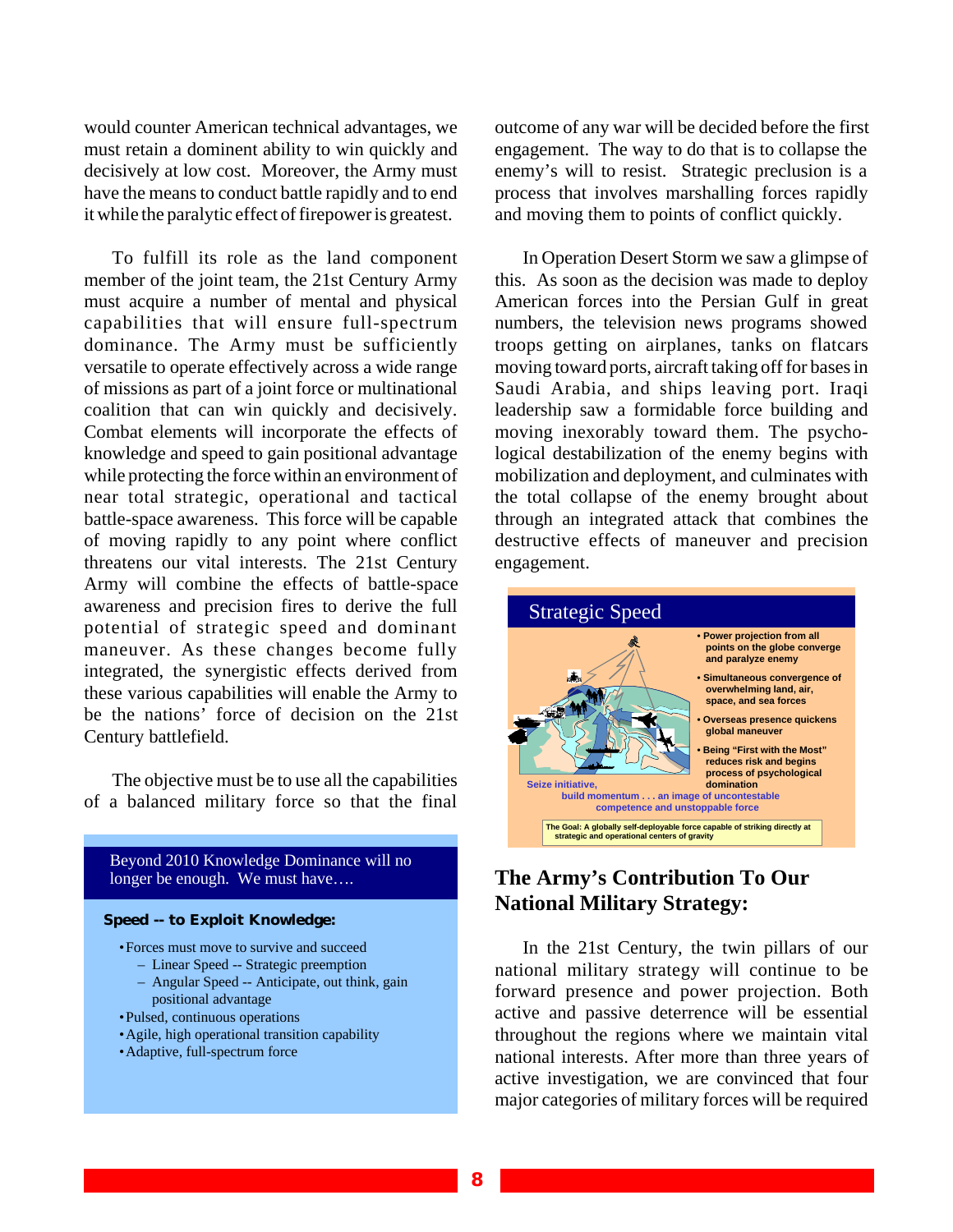in order to effectively execute a comprehensive National Security Strategy.

Global scouts are a key resource and part of the Army's effort to bridge active and passive deterrence measures. Consisting of attaches, foreign area officers, conventional and special operating forces, global scouts build and nurture a reservoir of trust and good-will with potential coalition partners. These soldiers seek to favorably shape the strategic environment. While these teams teach the fundamentals of combat, they also seek to educate other cultures on democratic values and governmental procedures.



Forward presence forces demonstrate our national resolve and commitment to maintain peace and stability within a region. These resources serve to deter aggression and they help prevent major crises through aggressive engagement programs and coalition building. Either through the foresight of our predecessors or fate, we currently have forces throughout the world stationed in regions where our vital national interests endure. These forces are deployed on foreign soil and their presence is usually enough to deter hostile actions. If necessary, they can provide an immediate response to acts of aggression and stabilize the situation until reinforcements arrive. American forces stationed in South Korea are an excellent example of strategically positioned forwarddeployed forces.

Because of its current forward positioning along historic lines of conflict that are of great interest to the United States, the 21st Century Army will play the largest role of all the services in favorably shaping the geo-strategic environment through peacetime engagement activities. Most countries throughout the world depend on large land forces to define and defend their way of life. Very few nations, in contrast, have significant navies or air forces as part of their military structure. In the eyes of our friends and allies, and even our potential enemies, troops stationed overseas represent the ultimate American commitment to peace and stability.

Global scouts and forward deployed forces will only by effective if they are backed with a credible reservoir of over-the-horizon forces that can mobilize and deploy from the United States to wherever acts of aggression occur. The essence of our military credibility will be continental-based forces that can rapidly deploy to either preclude aggressive actions or defeat an opponent before his forces have time to achieve complete victory.

## **Chart ing the Road Ahead** − **The Army as an Integral Member of the Joint Team:**

During the next 25 years, the world's security environment will be shaped by the interaction of nations undergoing various stages of national economic and social development. While the information revolution will undoubtedly affect most societies, only a few nations will have transitioned into the Information Age by 2010. For those nations that make this leap, information technologies will also permeate their older industrial production facilities as well as their agricultural sectors. In some nations, these effects will be positive, fostering greater socio-economic progress. In other societies, people may suffer while their government pours resources into building a military machine that could transform these nations into regional hegemons.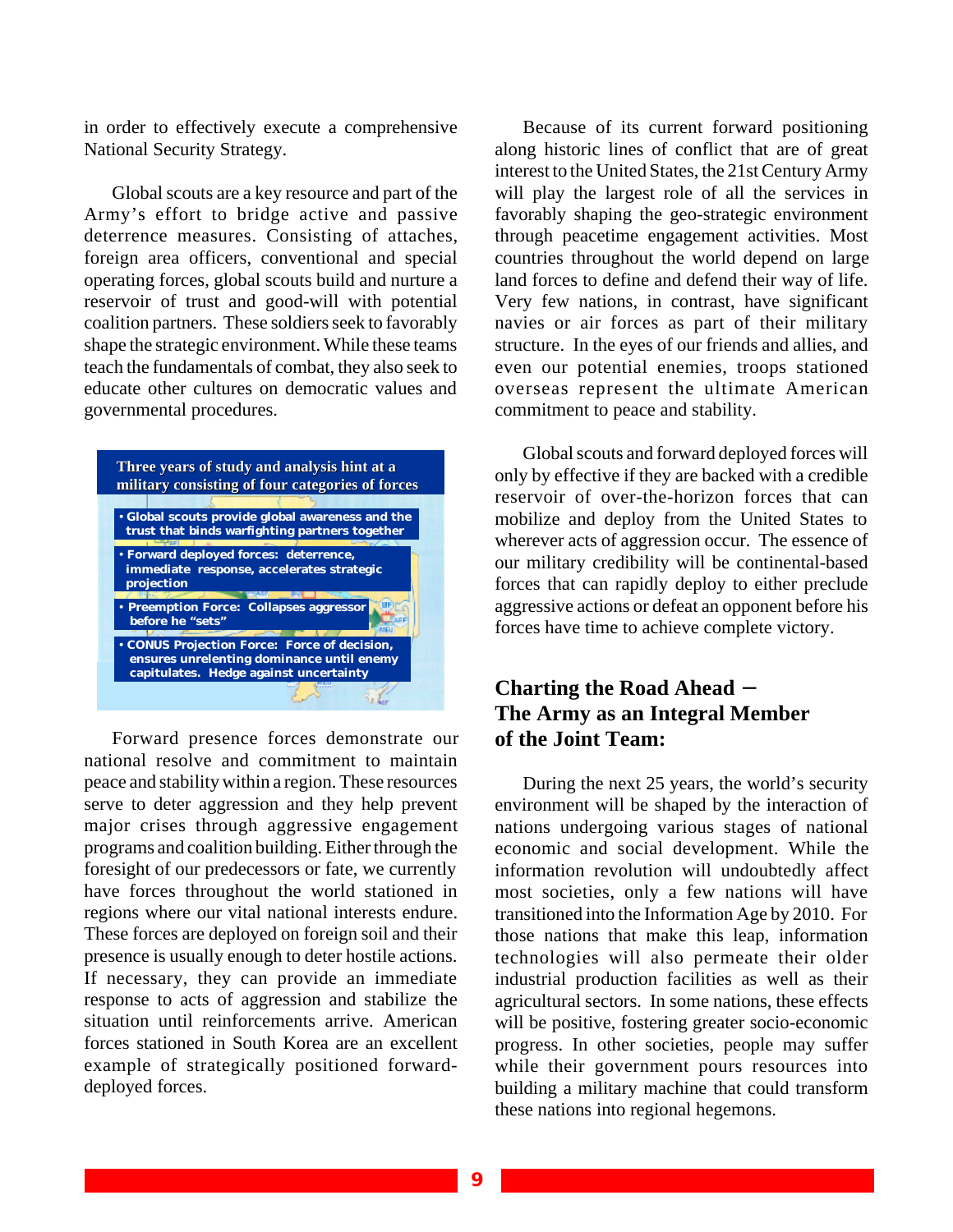With few exceptions, major conflict between states will occur in the vicinity of long-standing geopolitical and cultural fault lines that separate civilizations. Nations and groups will continue to seek ways to impose their wills upon each other and when they do, war will result. American involvement will occur whenever its vital national interests intersect with conflict along these tectonic fault lines.

Certain nations will choose to invest in conventional military forces, information technologies and selected weapons of mass destruction. Their purpose will be to dominate selected regions while deterring American incursions. If confronted, they will employ an asymmetric strategy that seeks to avoid America's military strengths and exploits perceived weaknesses. Nations that follow this pattern represent our most significant future threat.

While the world beyond 2010 will present a number of strategic security challenges, America will remain as the single global military power. Although the fundamental nature of war in the 21st Century will not change, new weapons will alter the traditional relationship between fire and maneuver.

During the early decades of the 21st Century, the Army of 2025 will differ from today's Army in two distinct ways. First, it will achieve unprecedented strategic and operational speed by exploiting information technologies to create a knowledge-based organization. Second, it will exhibit tremendous flexibility and physical agility through streamlined, seamlessly integrated organizations that use new tactics and procedures. The collective result will be a versatile, full spectrum, capabilities-based force that can decisively respond to any future global contingency. As the world begins a new age and a new century, the Army is preparing for the next kind of war that will emerge.



In many respects, the Army's journey into the future started yesterday with the Advanced Warfighting Experiments (AWEs). The synergy of the Force XXI process has been linked with the intellectual examination of Army After Next ideas. These two transitional efforts collectively chart the Army's developmental path beyond the next quarter of the  $21<sup>st</sup>$  Century.